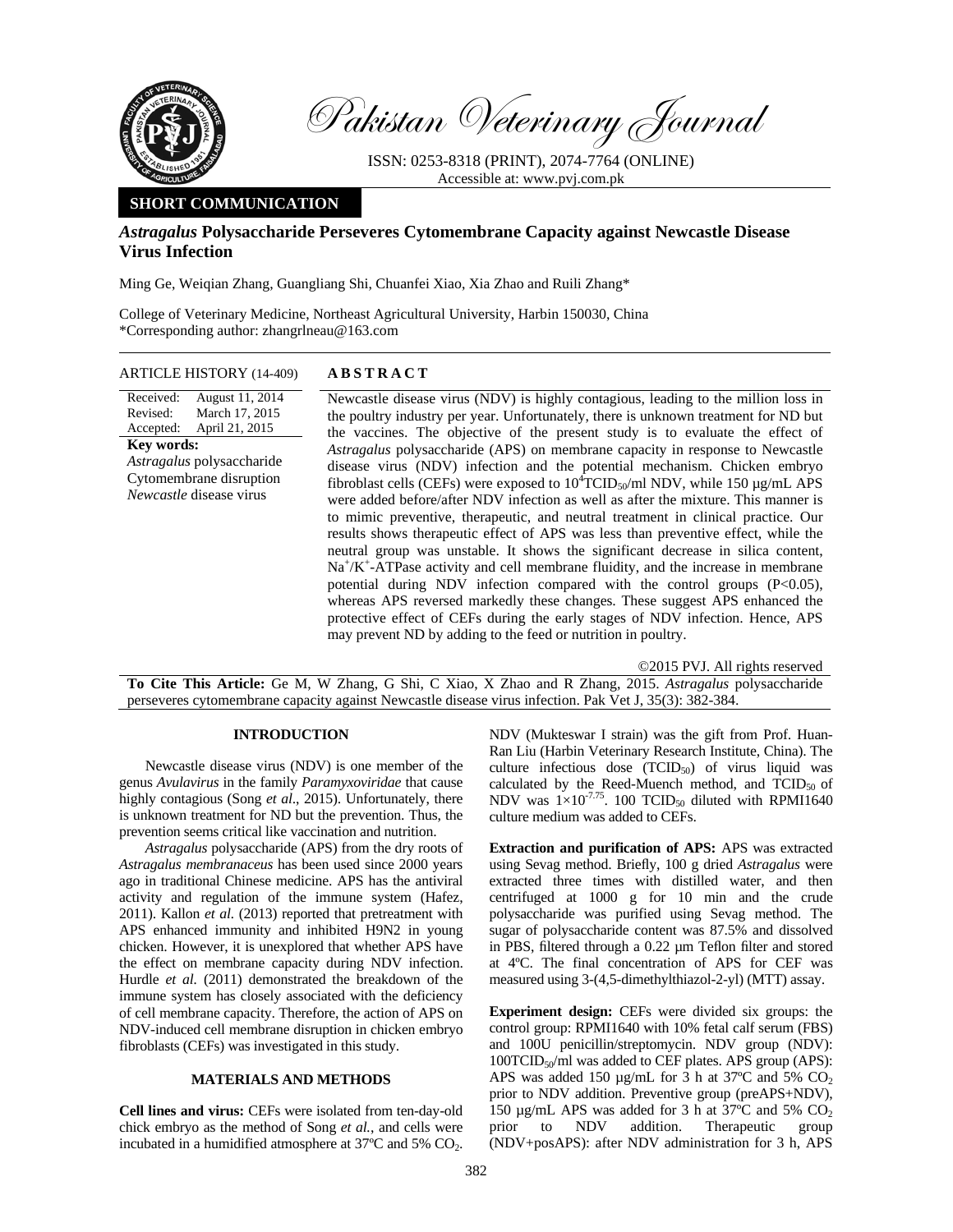

Fig.1: Effects of APS on NDV-induced membrane disruption in CEFs. CEFs were exposed to 10<sup>4</sup>TCID<sub>so</sub>/ml NDV, while 150 µg/mL APS were added before/after NDV infection as well as after the mixture. (A):Cytotoxic effect of APS in CEFs;(B) Cytotoxic activities of APS on the growth in CEFs; (C)Effect of APS on SA content of CEFs; (D) Effect of APS on Na<sup>+</sup>/K<sup>+</sup>-ATPase activity in CEFs; (E) Effect of APS on membrane potential in CEFs; (F)Effect of APS on membrane fluidity in CEFs. \*\*P<0.05, \*\*\*P<0.001. NDV: *Newcastle* disease virus; APS: *Astragalus* polysaccharide; preAPS+NDV: preventive group; NDV+posAPS: therapeutic group; siNDV+APS: neutral group.

was added. Simulaneous addition group (siAPS+NDV): APS were mixed with NDV, incubated for 3 h at 37ºC and then added to CEF. These manners are to mimic preventive effect, therapeutic interventions, and neutralization level in clinical trials.

Parameters studied: Cytotoxic activity was measured by MTT colorimetric assay at 12 h after stimulation as the method of Dyary *et al*. (2014). The total sialic acid (SA) concentration was determined using the commercial kit (Jiancheng Bioengineering Institute, China). The amount

of total SA was normalized by total protein content and expressed as milligram per gram of protein.

Na+ /K+ -ATPase kinetic assay was determined as described by Gal-Garber *et al*. (2003). The phosphate was purchased from Sigma-Aldrich. The value of  $Na^+/K^+$ -ATPase activity was normalized by total protein content and expressed as mole of Pi per milligram of protein per hour.

For the determination of cell membrane potential, 10 µg/mL fluorescent probe bis-(1,3-dibarbituric acid) trimethine oxanol (Sigma-Aldrich, USA) was incubated